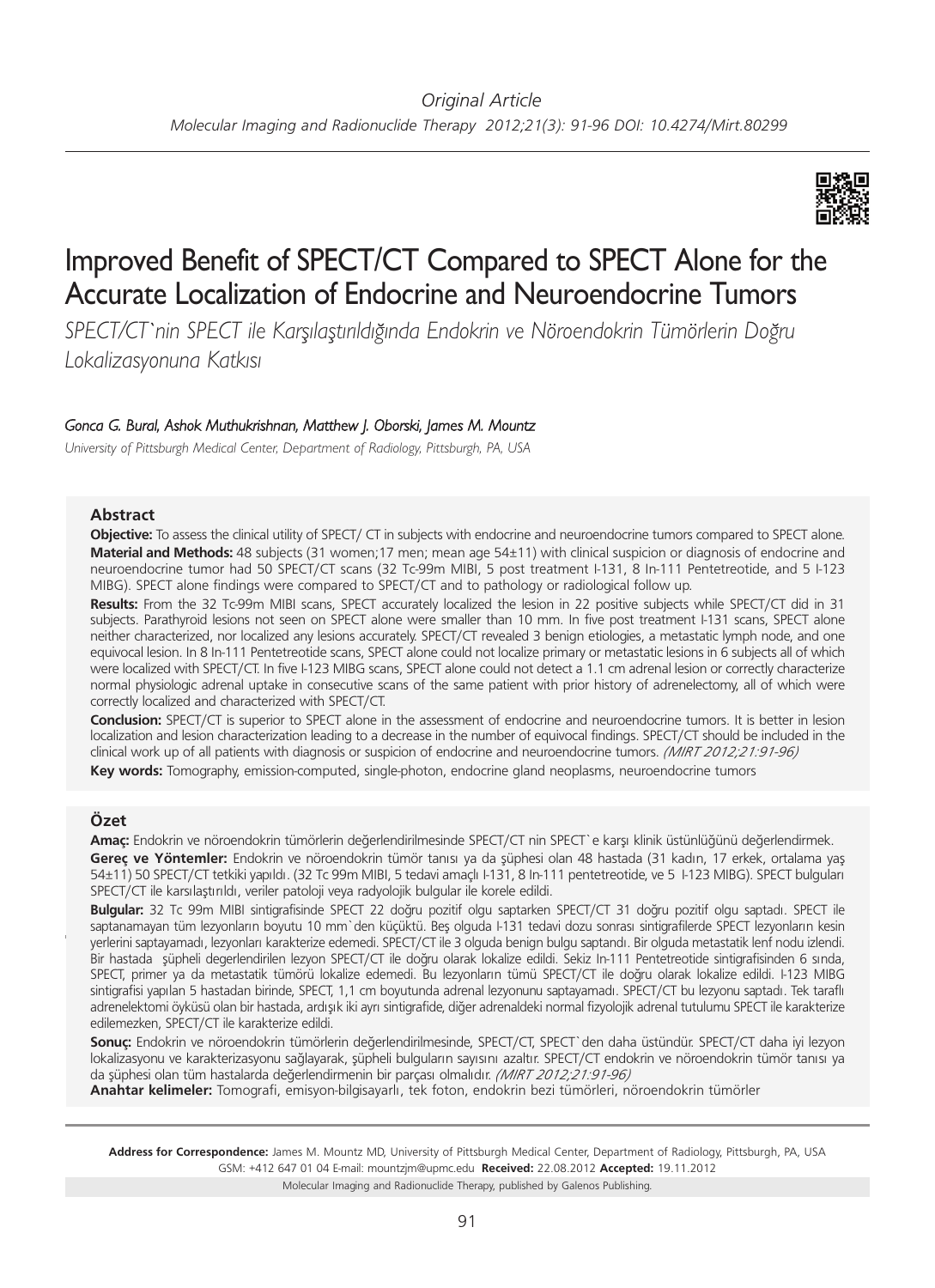## Introduction

It has been a decade now since tomographic hybrid scanners including SPECT/CT (Single-photon emission computed tomography-computerized tomography) and PET/CT (positron emission tomography-computed tomography) have been introduced into nuclear medicine. These techniques provide a higher diagnostic accuracy than conventional non-tomographic scans (1).

There has been a considerable emphasis on the benefits of PET/CT in oncology (2,3,4,5,6,7), but relatively less research proven emphasis on the SPECT/CT (8). Due to high investment expense and ongoing benefit to cost analysis, the clinical utility of SPECT/CT still warrants proof of data expressing its superiority. Incorporation of anatomic CT imaging with SPECT can increase the diagnostic capacity of these imaging modalities, predominantly in subjects presenting with the diagnosis or suspicion of endocrine and neuroendocrine tumors.

Our aim was to assess the clinical utility of SPECT/CT compared with SPECT alone, in the assessment of subjects with endocrine and neuroendocrine tumors.

## Materials and Methods

48 subjects (31 women; 17 men; mean age 54±11; age range 15-80 years) with clinical suspicion or diagnosis of endocrine and neuroendocrine tumors had 50 SPECT/CT scans performed on the dual head Siemens Symbia T6 SPECT/CT scanner between January 2010 and March 2012. Thirty-two of these scans were Tc 99m MIBI, 5 were post treatment I-131 scans, 8 were In-111 Pentetreotide scans, and 5 were I-123 MIBG scans.

### SPECT/CT Protocols

All SPECT scans were performed using a 128x128 matrix, 30 seconds /stop, total of 64 stops obtaining 128 projections, using non circular orbit. All SPECT data was processed using filtered back projection, frequency cut off 0.5, order 5, and a second reconstruction using OSEM, 8 iterations and 16 subsets.

Tc-99m Sestamibi (MIBI) SPECT/CT scan: After intravenous administration of 1110 MBq Tc-99m sestamibi, immediate SPECT/CT images were obtained from the lower face to mid chest using a low energy collimator, energy setting at 140 KeV with 20% window. Following a 2-hour delay, repeat SPECT/CT images were obtained of the same level. MIP (maximum intensity projection) reconstructions were performed and the early and late images were compared side-by-side for distribution and retention of radiotracer.

I-131 Post treatment scan with SPECT/CT scan: One week after oral administration of therapeutic dose of I-131

raging between 1776–6031 MBq, anterior and posterior whole body planar images were obtained using a high energy collimator, energy settings at 364 KeV with 20% window and camera speed of 8 cm/min. SPECT/CT images of the neck as well as the regions with equivocal findings were obtained.

In-111 pentetreotide scan with SPECT/CT scan: 4 hours after the intravenous injection of the 222 MBq In-111 pentetreotide, whole body anterior and posterior planar images were obtained using a medium energy collimator, energy settings at 172 KeV and 247 KeV with 20% window and 10cm/min. Approximately 24 hours later, repeat whole body images in the anterior and posterior views, as well as SPECT/CT images of the regions with equivocal findings were obtained.

I-123 MIBG (Metaiodobenzylguanidine) scan with SPECT/CT scan: 24 hours after the intravenous injection of 400 MBq I-123 MIBG, whole body anterior and posterior images were obtained using a low energy high resolution collimator, energy settings at 159 KeV with 20% window, and 9cm/min. In addition SPECT/CT images of the regions with equivocal findings were obtained.

CT scan: After oral administration of 20 cc gastroview mixed with 900 cc clear non-carbonated liquid over the course of an hour, axial CT images of the area of interest were obtained using 2.5 mm collimation, 130 kVp, mAs of 20-60 for neck, and mAs of 40-80 for chest, abdomen, pelvis and extremities, depending on body habitus, and pitch of 0.8 with a Siemens Symbia T6 SPECT/CT scanner.

### **Subjects**

32 subjects with elevated parathyroid hormone levels had 32 MIBI scans, all of which were before a parathyroid surgery. In these subjects lesion detection and localization with SPECT alone was compared to SPECT/CT. Findings were correlated with pathology. For the other scans, including five post treatment I-131 scans in 5 subjects with papillary thyroid cancer, eight In-111 Pentetreotide scans (the primary tumor was well differentiated pancreatic endocrine neoplasm in 4 subjects, well differentiated neuroendocrine neoplasm of small bowel in one subject, carcinoid tumor of the small bowel in one subject, gastrinoma in one subject, and gastric carcinoid tumor in one subject), and five I-123 MIBG scans in 4 subjects with suspicion of primary or recurrent pheochromocytoma, lesion detection, characterization, and localization were compared between planar and SPECT and planar and SPECT/CT images. The planar images and the SPECT alone component of the studies were interpreted and the findings were recorded. Planar and SPECT/CT images were then evaluated and the findings were recorded. Planar image findings and SPECT findings were compared to planar and SPECT/CT findings. All findings were correlated with histopathology when available, or radiologic follow-up.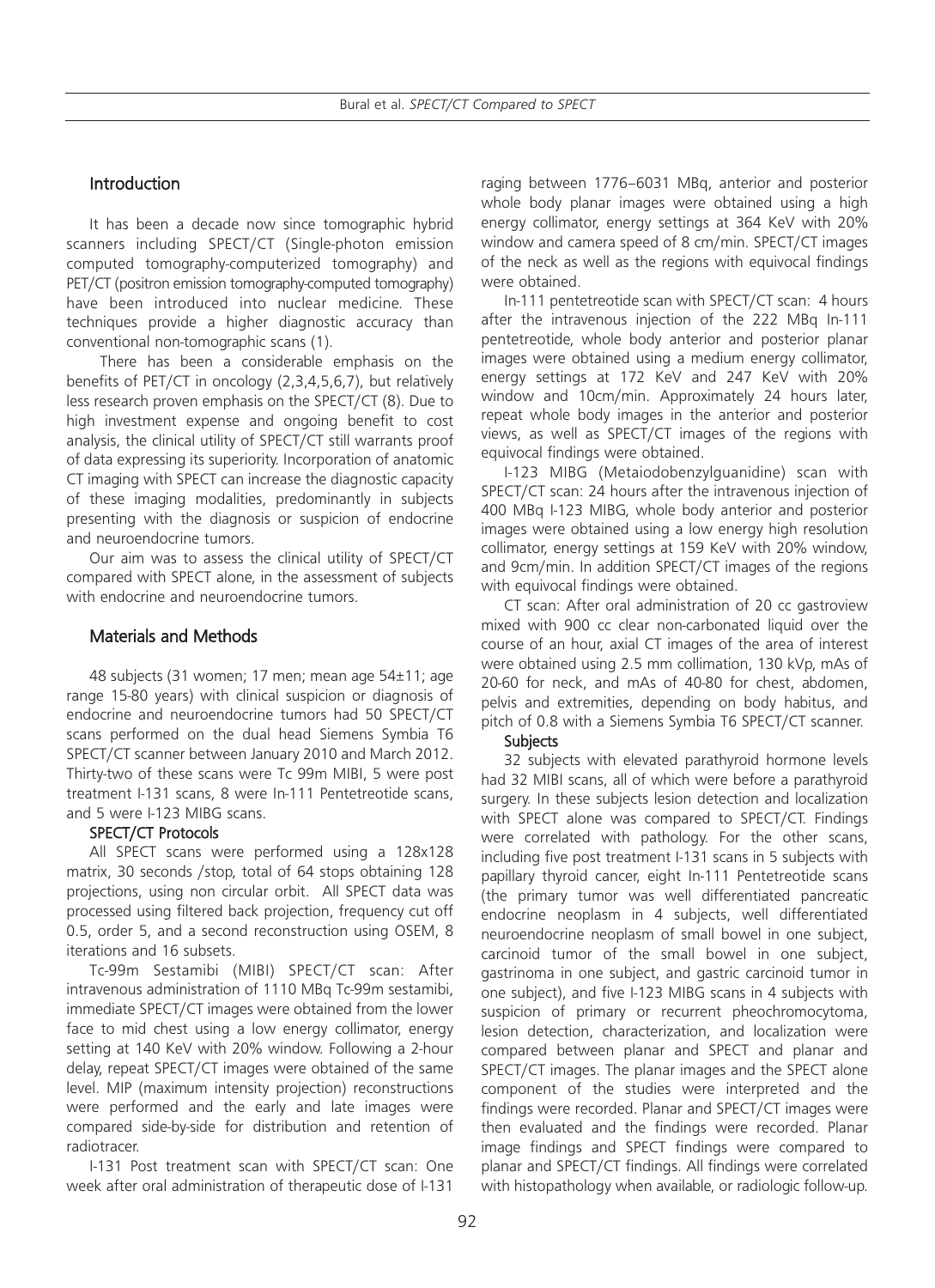## **Results**

48 subjects with clinical suspicion or diagnosis of endocrine and neuroendocrine tumors had 50 SPECT/CT scans. Localization or characterization of scan findings with SPECT alone and with SPECT/CT is summarized in Table 1.

In 32 subjects who had a MIBI scan, SPECT correctly identified and localized the hyper functioning parathyroid tissues in 22 subjects (61%), while SPECT/CT correctly identified and localized the hyper functioning parathyroid tissues in 31 subjects (97%). Histopathology revealed adenoma in 29 subjects, 3 hyperplastic glands in 3 subjects. Parathyroid lesions not detected with SPECT alone in 10 subjects all had size less than 10 mm.

In 5 post treatment I-131 scans, SPECT alone neither characterized nor localized any malignant lesions or benign findings accurately. However, SPECT/CT correctly localized and/or characterized 3 benign etiologies in 3 different subjects, a malignant lesion in the 4th subject and an equivocal finding in the fifth subject. Figure 1 shows improved localization for a metastatic superior mediastinal lymph node. Figure 2 illustrates characterization advantage of SPECT/CT by showing an incidental submandibular gland duct stone causing obstruction which initially, on SPECT alone, was suspected to be a metastasis.

In eight In-111 Pentetreotide scans, SPECT/CT was better than SPECT alone for lesion localization and characterization in the liver, pancreatic head, bones or lymph nodes. Pathologic confirmation was available for the 10 lesions (9 were malignant lesions one was benign), including liver metastases in 4 subjects, primary well differentiated endocrine tumor of the pancreas in one subject, retroperitoneal and superior mesenteric lymph node metastases in one subject and mediastinal and perirenal lymph node metastases in one subject and retroperitoneal lymph node in one subject. Two bone lesions did not have pathologic confirmation but, follow-up diagnostic CT scans confirmed the osseous metastases. Figures 3 illustrates detection and localization advantage for two osseous metastases. Figure 4 shows improved localization leading to better characterization of a 9 cm primary pancreatic head mass.

Four subjects had five I-123 MIBG scans as summarized in Table 1. In two subjects, large adrenal masses with intense I-123 MIBG uptake were visible on both planar whole body and SPECT scans. SPECT/CT did not reveal any additional abnormal findings. Surgical pathology was pheochromocytoma in both. In the third subject with suspicion of pheochromocytoma, a 1.1 cm left adrenal lesion had very mild asymmetric increased uptake, not very well identified on SPECT alone but better visualized on SPECT/CT images. The fourth subject with prior history of

adrenelectomy, had normal physiologic adrenal uptake in consecutive scans. SPECT/CT correctly localized the uptake to the single hyperplasic adrenal gland and subsequently characterized this finding as benign normal finding.

## Discussion

Computerized tomography (CT) is a conventional highresolution anatomical imaging modality that excels at providing details on lesion location, size, and morphology. However this modality does not provide information regarding tumor physiology (9). Despite its high sensitivity and specificity, SPECT alone is substantially limited by low spatial resolution and its inability to provide anatomical detail. Dual-modality imaging systems which allow both functional and structural imaging to be performed during a single imaging session improve image quality in comparison to functional imaging only (10). Fusion imaging resulting from hybrid devices has been reported to be clearly giving better localization of disease and differentiation between physiologic and pathologic uptake (11,12,13,14). This study emphasizes the clinical utility of SPECT/CT over SPECT alone in the assessment of endocrine and neuroendocrine tumors.

In our study, the correct detection and localization of hyper functioning parathyroid lesions by SPECT/ CT (31 of 32 subjects) was superior to SPECT (22 of 32 subjects) alone. All lesions which were not detected on SPECT alone in 10 subjects were smaller than 10 mm. SPECT/CT has a clear superiority over SPECT in the detection and localization of parathyroid lesions smaller than 10 mm. This is most likely secondary to poor spatial localization ability of SPECT alone in the absence of a precisely registered CT, leading to its inability to confidently detect small sized lesions. One out of 32 subjects who had an 8 mm adenoma in the left parathyroid gland detected in surgery was incorrectly localized by SPECT/CT to the right. The suspicious uptake in the right was most likely due to

| Table 1. SPECT alone compared with SPECT/CT for accurate localization<br>and/or characterization of endocrine and neuroendocrine tumors |                                                      |                                                  |
|-----------------------------------------------------------------------------------------------------------------------------------------|------------------------------------------------------|--------------------------------------------------|
|                                                                                                                                         | <b>SPECT</b><br>(accurate detection/<br>all lesions) | SPECT/CT<br>(accurate detection/<br>all lesions) |
| Tc99m-Sestamibi<br>$(32 \text{ scans})$                                                                                                 | 22/32                                                | 31/32                                            |
| Iodine-131<br>$(5$ scans)                                                                                                               | 0/5                                                  | 5/5                                              |
| In-111 Pentetreotide<br>$(8 \text{ scans})$                                                                                             | 2/12                                                 | 12/12                                            |
| lodine-123 MIBG<br>$(5$ scans)                                                                                                          | 2/5                                                  | 5/5                                              |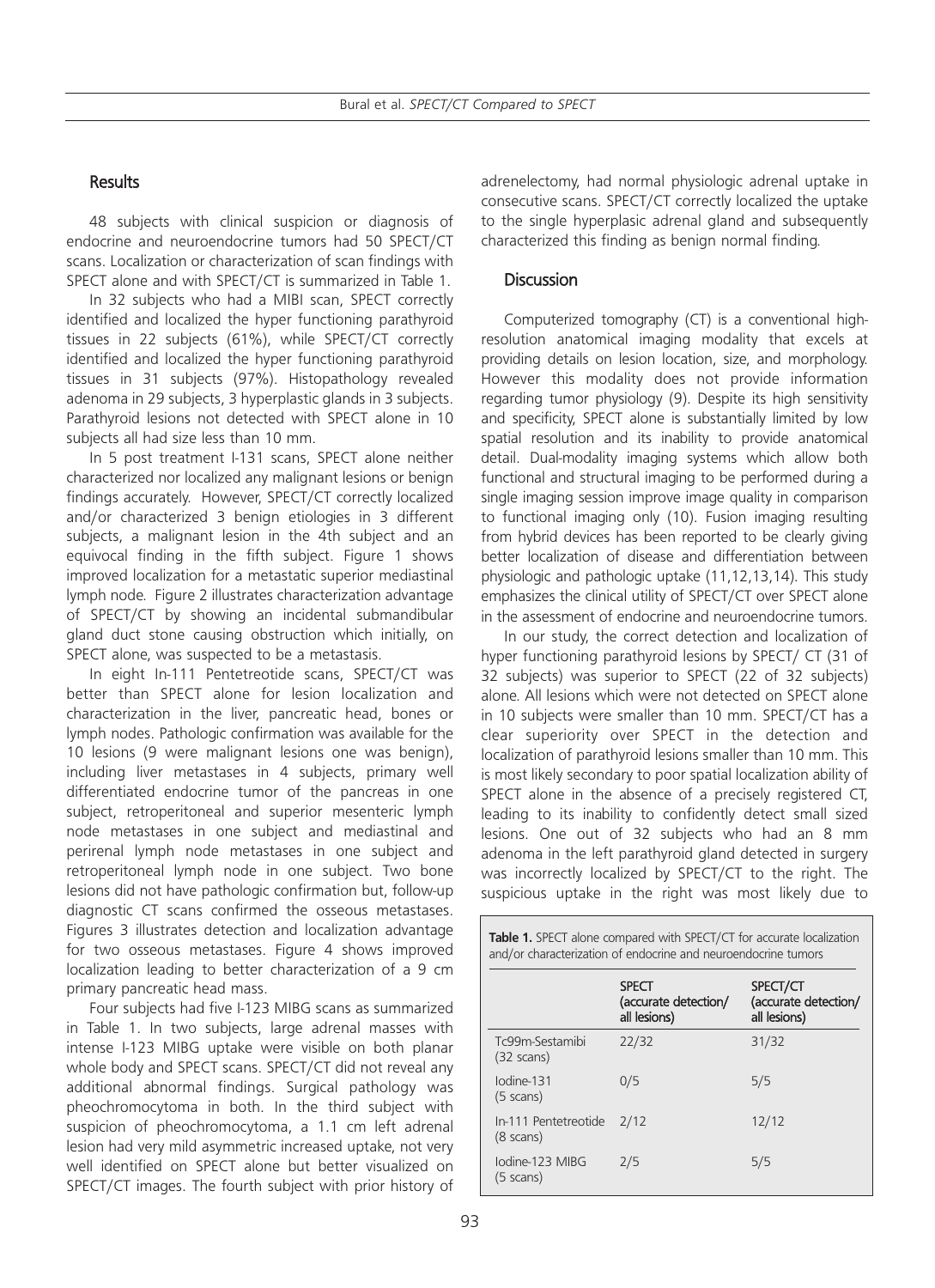statistical noise. In this subject, 8 mm left parathyroid gland lesion could have been missed due to small size of the lesion or tumor characteristics.

Our patient based sensitivity for dual phase MIBI and SPECT/CT was 97% and for SPECT alone 61% respectively. In a retrospective study using dual phase MIBI and SPECT/CT in 94 patients the sensitivity of SPECT/CT was reported as 92%, which is similar to our findings (15). In another study with 116 patients, the sensitivity for SPECT/CT was slightly lower than our results with 88%, and the sensitivity for SPECT was similar to our findings with 59% (16).

In five subjects with post-therapy I-131 scans, SPECT/CT correctly characterized areas of suspicious uptake in three different subjects as physiologic or benign: physiologic thymic uptake, physiologic bowel uptake and a submandibular gland duct stone causing obstruction. In the fourth subject with post therapy I-131 scan, the suspicious uptake in the upper chest region localized to a right superior mediastinal lymph node which biopsy was proven to be metastatic thyroid tissue. In the last subject SPECT/CT localized the uptake to be within a small nodule in the mesentery of the upper abdomen. Follow-up surgical removal of this lesion was biopsy proven to be a benign epithelial cyst.



Figure 1. A 15 year-old girl with papillary thyroid cancer and total thyroidectomy underwent radioiodine therapy with 3700 MBq I-131. The 1 week post-therapy anterior (A) and posterior (B) whole body images showed bilateral intense tracer uptake in the region of the submandibular glands and focal intense uptake in the thyroid resection bed (thin arrows). A suspicious focus of intense increased tracer uptake is noted in the lower neck/upper mediastinum, (thick arrows, A,B). Selected coronal SPECT images (C) of the neck obtained on the same day show focal intense uptake in the upper mediastinum (arrows, C). SPECT alone does not localize the uptake. Axial CT image (D) shows an enlarged 1.3x1.2 cm right upper paramediastinal lymph node (white arrow). Coronal fused image (E) shows abnormal increased tracer uptake in the enlarged lymph node seen on CT. This lymph node was correctly characterized and reported as metastatic with SPECT/CT findings. Surgical resection of the lymph node revealed metastatic papillary thyroid cancer

Previous studies in subjects who had post therapy I-131 scans and SPECT/CT reported similar findings to our results: including reduction or elimination in uncertain findings and better lymph node localization (17,18,19).

In 8 subjects who had In-111 Pentetreotide scans, SPECT/CT imaging improved lesion localization compared to planar and SPECT imaging in multiple metastatic lesions in various locations. Even for the very large lesions, SPECT alone was not helpful in lesion localization. A 9 cm pancreatic head mass had focal intense uptake in the mid upper abdomen on the whole body images. By SPECT alone, it was unclear if this was a large abdominal lymph node, an organ involvement or intense bowel uptake. SPECT/CT localized this to the pancreatic head, and showed no other evidence of abdominal disease. For the smaller lesions SPECT/CT was helpful both for detection and in almost all cases, characterization. Our findings are in keeping with the current literature, documenting the diagnostic value of SPECT/CT over planar and SPECT imaging in the assessment of neuroendocrine tumors with In-111 Pentetreotide (20,21,22). Despite the overall benefits of SPECT/CT with In-111 Pentetreotide scans in identifying and localizing disease in the majority of



Figure 2. A 42 year-old woman with papillary thyroid cancer and total thyroidectomy underwent radioiodine therapy with 6031 MBq I-131. 1 week post-therapy anterior (A) and posterior (B) neck/chest images showed mild uptake in the thyroid bed (small arrow, image A) consistent with minimal residual thyroid tissue. A focus of intense increased asymmetric uptake noted in the left inferior head/neck region was concerning for nodal metastasis (large arrows, images A, B). Axial fused SPECT/CT and axial CT images (C, D). Focus of asymmetric increased uptake localizes to the submandibular gland. CT images show an 8 mm calcified stone immediately inferior to the left submandibular gland, causing duct obstruction and asymmetric uptake in the salivary gland (red arrow, D). On SPECT alone this was suspected to be a metastasis, but the addition of CT provided accurate characterization as a benign finding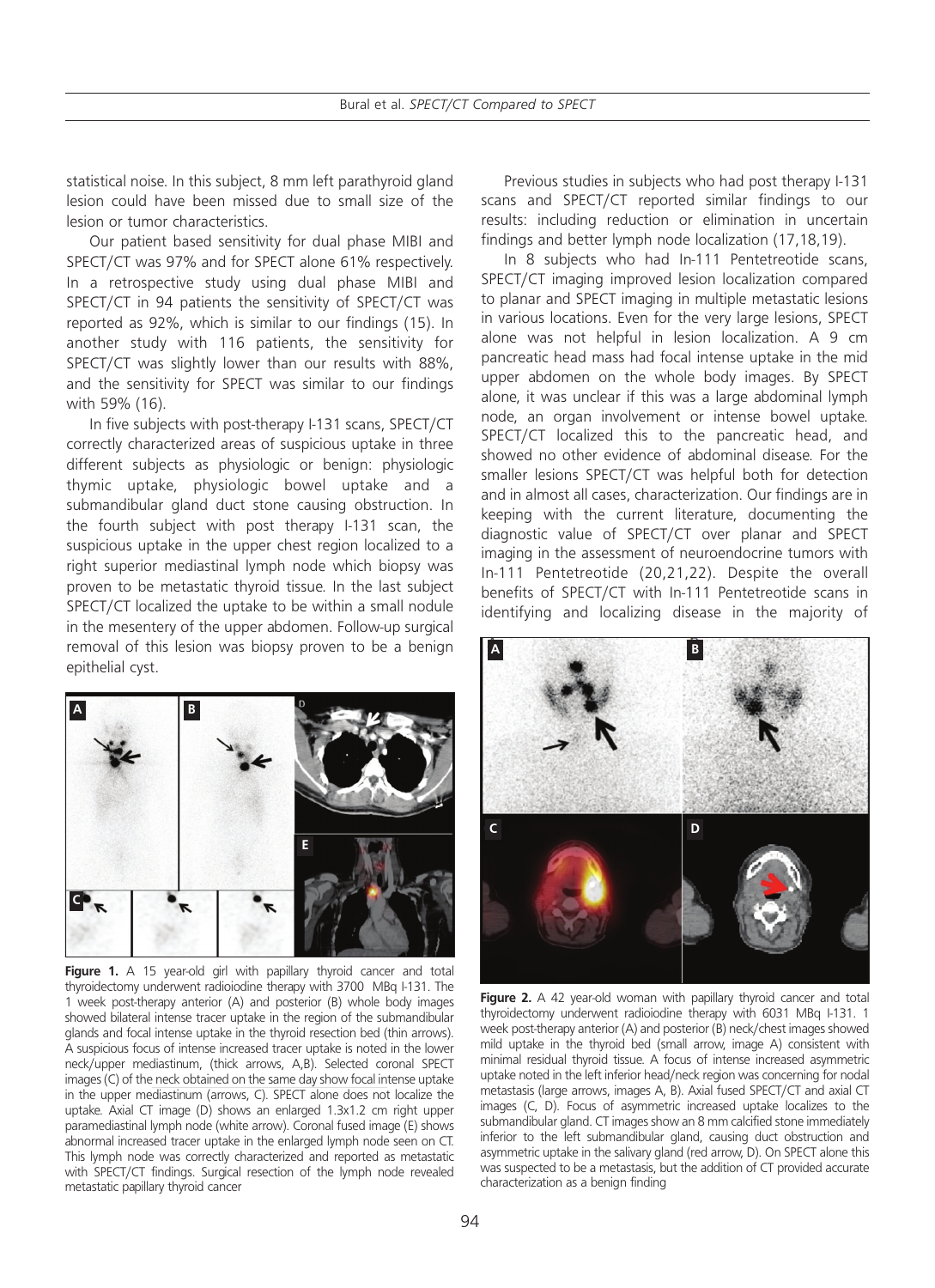subjects, it was misinterpreted in one subject. This subject had a pelvic mesenteric lymph node with mild uptake, which was characterized as suspicious for residual disease or recurrence at the surgical site however, histopathology revealed chronic inflammation and fat necrosis.



**Figure 3.** A 58 year-old woman with carcinoid tumor of the small bowel with known liver metastases had an In-111 Pentetreotide scan. Anterior (A) and posterior (B) planar images of the abdominopelvic region show abnormal focal uptake is noted in the inferior right lobe of the liver (arrow, image A) and a faint focus of increased uptake is noted in the mid upper right hemi pelvis (arrow, image B). Selected coronal SPECT (C) images show foci of increased uptake in the liver, corresponding to the known sites of liver metastases (small arrows). A very faint focus of tracer uptake slightly above the bladder on the right is suspicious for a metastasis (arrow, C). However accurate interpretation of this finding is not possible with SPECT scan only. Axial SPECT/CT images at the level of pelvis (D, E, F, G) show increased tracer uptake in the right sacrum (D,E), consistent with early bone metastasis, which correlated to the suspicious finding on planar posterior image (B). Another focus of abnormal increased tracer uptake was noted in left acetabulum with predominantly sclerotic changes in the acetabulum (F, G). This lesion was not visible on planar images and was not localizable on SPECT alone. SPECT /CT however detected and localized this metastatic bone lesion



Figure 4. A 50 year-old man had a hyper vascular pancreatic head mass detected on an abdominal CT scan. The patient had an In-111 Pentetreotide scan to evaluate for tumor and to evaluate for distant metastases. Anterior (A) and posterior (B) whole body planar images from an In-111 Pentetreotide scan showed a focus of intense abnormal tracer uptake in the mid upper abdomen seen on anterior whole body image (arrow, A). Serial axial SPECT slices (C) at the level of the abnormal tracer uptake (arrows) could not accurately localize the activity. The location could be falsely interpreted as within the liver, small or large bowel or could be a metastatic upper abdominal mass. Axial CT scan at the level of the left adrenal gland shows a large, centrally calcified pancreatic head mass (D). Fused axial CT image of SPECT/CT (E) at the same level shows increased tracer uptake in the pancreatic head mass

In 4 subjects who had five I-123 MIBG scans, 2 had very large left adrenal masses identified equally well both on SPECT and SPECT/CT (one was 10 cm and other was 5 cm) consistent with pheochromocytoma. However SPECT/CT was additionally helpful in these cases, as it did not reveal any other metastatic foci elsewhere in these subjects. The third subject had a prior right adrenal pheochromocytoma resection but remained symptomatic. In this case two SPECT/CT scans provided convincing evidence of an anatomically normal but minimally hyperplastic left adrenal gland. The fourth subject had mildly elevated vanillymandelic ascite (VMA) in the urine but normal plasma metanephrine levels. The I-123 MIBG scan with SPECT/CT detected a 1.1 cm left adrenal lesion with only mildly increased tracer uptake. Given these equivocal findings, a MRI scan was performed, which was normal. Clinically, the patient was diagnosed as having subclinical pheochromocytoma, and did not undergo surgery. A case report, with similar clinical picture to our subject, where subclinical pheochromocytoma was diagnosed on histopathology was published by Minako et al (23). Another study reported that I-123 MIBG SPECT or CT scanning alone were equally good for locating adrenal medullary pheochromocytoma but the combination of MIBG SPECT and CT makes it possible to distinguish between functioning and nonfunctioning adenomas (24).

Currently one major obstacle preventing routine clinical use of SPECT/CT is the high cost of SPECT/CT machines (25). However, we believe that as data continues to prove their clinical utility, this technology will become more widely available and a larger number of patients will be able to benefit from combined SPECT/CT imaging.

### **Conclusion**

In this study we show that functional SPECT and anatomic CT data obtained as a single study have shown improvements in diagnostic imaging capability by improving lesion conspicuity, reducing false positives, and clarifying indeterminate lesions by better localization compared to SPECT alone. SPECT/CT is a very valuable and effective imaging tool in the assessment of patients with endocrine and neuroendocrine malignancies and should be included in the clinical work-up of these patients rather than SPECT alone.

#### References

- 1. van Dongen TM, Waterval JJ, Willems P, Mottaghy F, Brans B. Combining CT and scintigraphy: SPECT-CT and PET-CT. Ned Tijdschr Geneeskd 2011;155:2792.
- 2. Kuehl H, Veit P, Rosenbaum SJ, Bockisch A, Antoch G. Can PET/CT replace separate diagnostic CT for cancer imaging? Optimizing CT protocols for imaging cancers of the chest and abdomen. J Nucl Med 2007;48 Suppl 1:45S-57S.
- 3. Weber WA, Figlin R. Monitoring cancer treatment with PET/CT: does it make a difference? J Nucl Med 2007;48 Suppl 1:36-44.